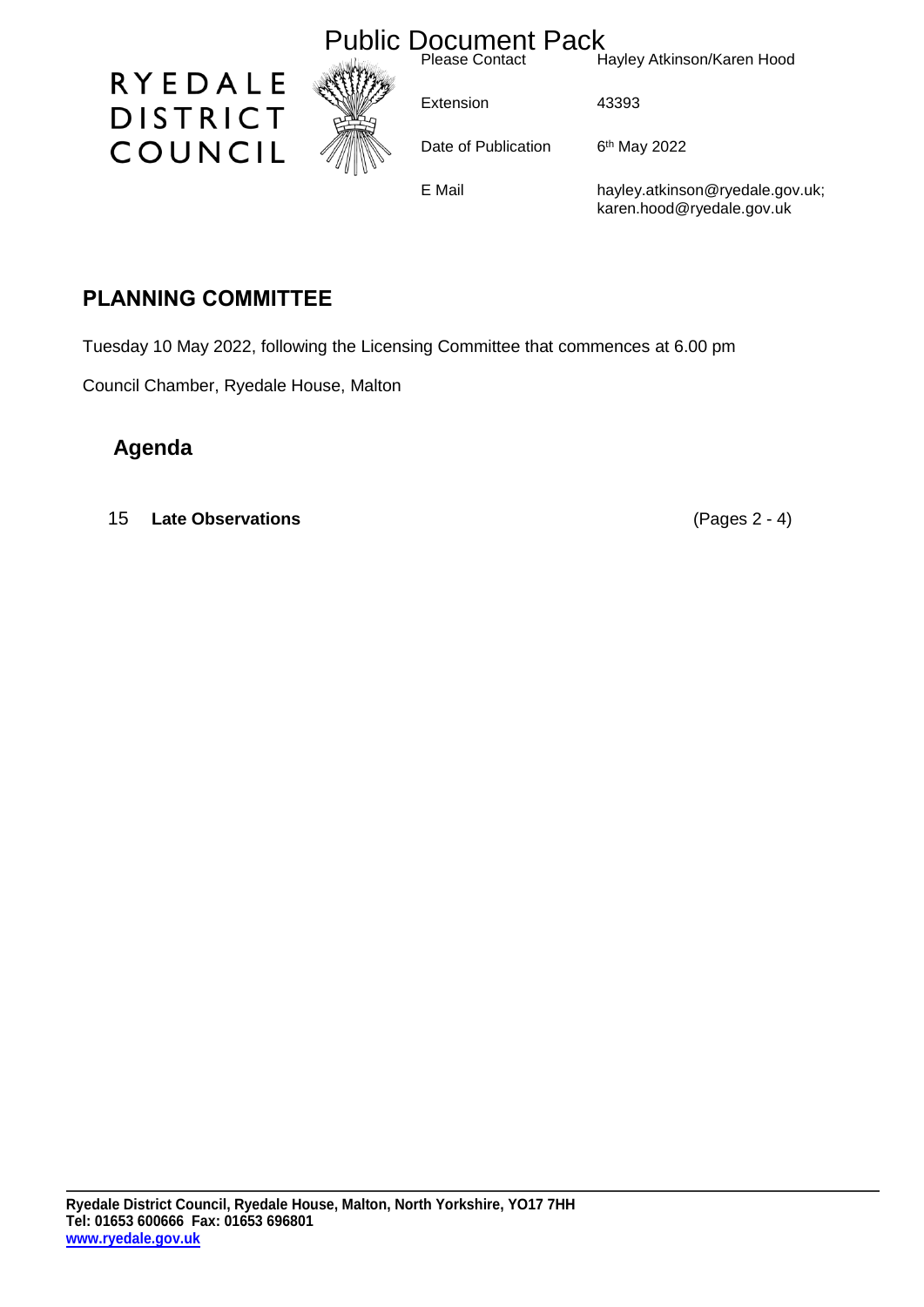

| Please Contact: | Hayley Atkinson                |
|-----------------|--------------------------------|
| Extension       | 43393                          |
| Email:          | Hayley.atkinson@ryedale.gov.uk |

All Members of the Planning Committee Ref: Agendas/Planning/20 Council Solicitor Head of Planning Planning and Regulation Technical Support Manager

6<sup>th</sup> May 2022

Dear Councillor

## **Meeting of the Planning Committee – 10th May 2022**

With reference to the above meeting I enclose for your attention the late observations received since despatch of the agenda.

An updated main Agenda front page.

Yours sincerely

Mrs Karen Hood Planning and Regulation Technical Support Manager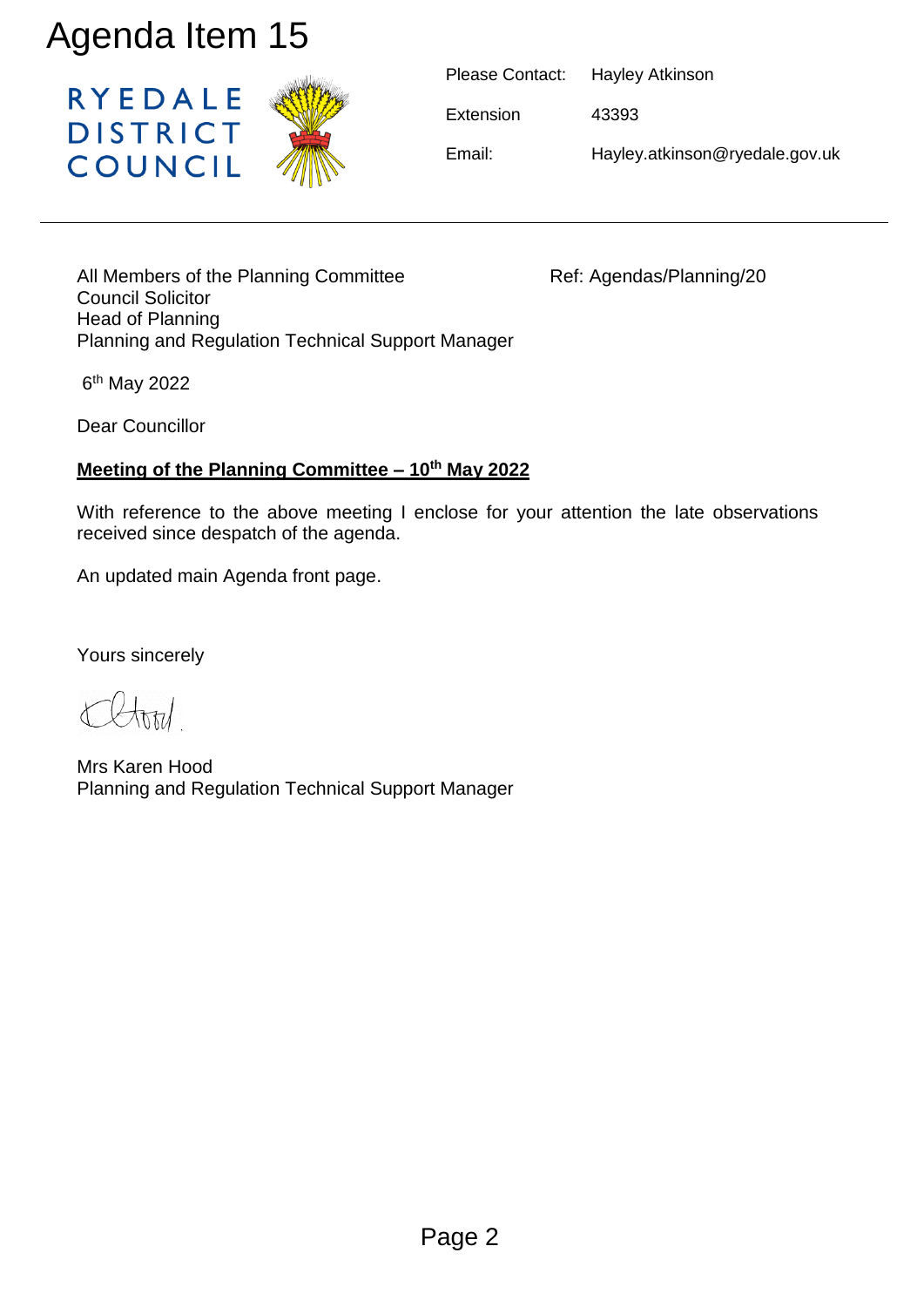

Please Contact Hayley Atkinson/Karen Hood

Extension 43393

Date of Publication 29th April 2022

E Mail hayley.atkinson@ryedale.gov.uk; karen.hood@ryedale.gov.uk

# **PLANNING COMMITTEE**

RYEDALE

**DISTRICT** 

COUNCIL

Tuesday 10 May 2022, following the Licensing Committee that commences at 6.00 pm

Council Chamber, Ryedale House, Malton

## **Agenda**

### 1 **Apologies for absence**

### 2 **Declarations of Interest**

Members to indicate whether they will be declaring any interests under the Code of Conduct.

Members making a declaration of interest at a meeting of a Committee or Council are required to disclose the existence and nature of that interest. This requirement is not discharged by merely declaring a personal interest without further explanation.

### 3 **Minutes** (Pages 3 - 7)

### 4 **Urgent Business**

To receive notice of any urgent business which the Chairman considers should be dealt with at the meeting as a matter of urgency by virtue of Section 100B(4)(b) of the Local Government Act 1972.

| 5 | Schedule of Items to be determined by the Committee     | $(Pages 8 - 9)$ |
|---|---------------------------------------------------------|-----------------|
| 6 | 21/00284/FUL- The Lodge, Goose Track Lane, West Lilling | (Pages 10 - 32) |
|   | 21/00925/FUL- The Lodge, Goose Track Lane, West Lilling | (Pages 33 - 79) |
|   |                                                         |                 |

8 **22/00052/OUT- Land Off Linkfoot Lane Access, Ashdale Road, Helmsley** (Pages 80 - 98)